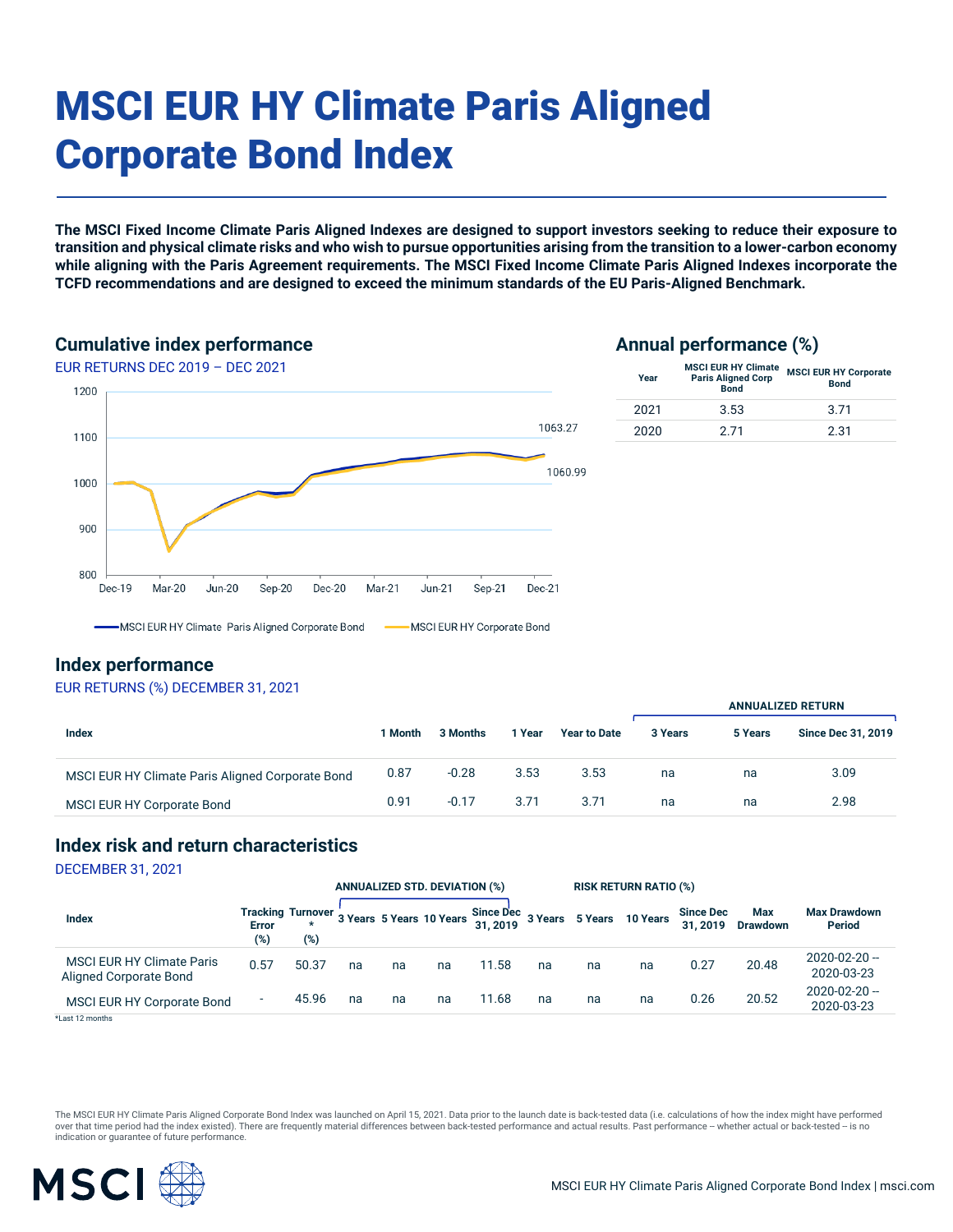## **Index Profile**

| <b>Maturity</b>             | # of<br>securities | # of issuers | <b>Market</b><br><b>Value USD</b><br>(MM) | Coupon* | Price* | <b>Yield to</b><br>Worst | <b>Effective</b><br><b>Duration</b> | <b>Effective</b><br><b>Convexity</b> | 0AS**<br>(bps) | Weighted<br><b>Credit</b><br>Rating |
|-----------------------------|--------------------|--------------|-------------------------------------------|---------|--------|--------------------------|-------------------------------------|--------------------------------------|----------------|-------------------------------------|
| 0-3 Years                   | 100                | 78           | 64523.18                                  | 3.17    | 101.08 | 2.15                     | 1.68                                | $-0.10$                              | 280.82         | BB-                                 |
| 3-5 Years                   | 165                | 127          | 113062.59                                 | 3.58    | 101.85 | 2.74                     | 2.64                                | $-0.47$                              | 315.63         | BB-                                 |
| 5-7 Years                   | 103                | 83           | 70042.82                                  | 3.05    | 100.56 | 2.76                     | 4.26                                | $-0.34$                              | 303.05         | BB-                                 |
| 7-10 Years                  | 65                 | 49           | 48035.73                                  | 3.24    | 101.57 | 2.77                     | 5.15                                | $-0.08$                              | 304.24         | BB-                                 |
| 10-20 Years                 |                    | 6            | 5623.28                                   | 3.68    | 103.40 | 3.30                     | 7.71                                | 0.79                                 | 341.85         | <b>BB</b>                           |
| 20+ Years                   | 9                  |              | 4728.48                                   | 3.43    | 103.02 | 2.29                     | 5.48                                | 0.75                                 | 345.09         | BB+                                 |
| Aggregate<br>* Dor Woightod | 449                | 215          | 306016.09                                 | 3.32    | 101.39 | 2.63                     | 3.34                                | $-0.26$                              | 307.36         | BB-                                 |

\* Par Weighted \*\* Effective Duration Weighted

# **Credit Rating Break Down <b>ESG Metrics**



|                                          | <b>MSCI EUR HY</b><br><b>Climate Paris</b><br><b>Aligned</b><br><b>Corporate Bond</b> | <b>MSCLEUR HY</b><br><b>Corporate Bond</b> |
|------------------------------------------|---------------------------------------------------------------------------------------|--------------------------------------------|
| <b>Controversial Weapons (%)</b>         | 0.00                                                                                  | 0.00                                       |
| <b>ESG</b> score                         | 5.47                                                                                  | 5.39                                       |
| <b>Environmental Pillar Score</b>        | 5.44                                                                                  | 5.96                                       |
| <b>Extreme Weather Climate</b><br>VaR    | $-2.39$                                                                               | $-2.27$                                    |
| <b>Fossil Fuel Reserves (%)</b>          | 0.00                                                                                  | 0.01                                       |
| <b>Governance Pillar Score</b>           | 4.99                                                                                  | 4.76                                       |
| Green Bonds (%)                          | 0.02                                                                                  | 0.02                                       |
| Green Revenues (%)                       | 5.65                                                                                  | 2.82                                       |
| <b>Social Pillar Score</b>               | 4.74                                                                                  | 4.68                                       |
| Tobacco (%)                              | 0.00                                                                                  | 0.00                                       |
| <b>Very Severe Controversies</b>         | 0.00                                                                                  | 0.04                                       |
| WACI (Scope 1+2) (t<br>CO2e/\$M Sales)   | 130.60                                                                                | 157.03                                     |
| WACI (Scope 1+2+3)<br>(t CO2e/\$M Sales) | 704.98                                                                                | 920.54                                     |

## **Top 5 Securities**

| <b>Security Name</b>             | Currencv   | Index Weight (%) | Parent Index Weight (%) | <b>Sector</b>      | <b>Security Credit Rating</b> |
|----------------------------------|------------|------------------|-------------------------|--------------------|-------------------------------|
| DAR STR 3.625% Due 2026 144A     | <b>EUR</b> | 0.98             | 0.13                    | Cons. Staples      | BB-                           |
| NDXG STR 6.5% Due 2023 144A      | <b>EUR</b> | 0.72             | 0.07                    | <b>Industrials</b> | <b>B-</b>                     |
| SPCMS 144A-FXD-NT-DUE-2026       | <b>EUR</b> | 0.68             | 0.09                    | Materials          | BB+                           |
| SPCMS 144A.FIX-NT Due 2029       | <b>EUR</b> | 0.67             | 0.09                    | Materials          | BB+                           |
| WBSV STR 2.750% DUE 04 June 2025 | <b>EUR</b> | 0.55             | 0.11                    | Materials          | BB+                           |

### **Top 5 Issuers**

| <b>Issuer Name</b>                               | Index Weight (%) | Parent Index Weight (%) | <b>Sector</b> |
|--------------------------------------------------|------------------|-------------------------|---------------|
| TELECOM ITALIA SPA                               | 2.97             | 2.80                    | Comm. Svc.    |
| SOFTBANK GROUP CORP                              | 2.71             | 1.88                    | Comm. Svc.    |
| TEVA PHARMACEUTICAL FINANCE<br>NETHERLANDS II BV | 2.21             | 1.81                    | Healthcare    |
| ALTICE FRANCE SA                                 | 1.83             | 1.21                    | Comm. Svc.    |
| VALEO SE                                         | 1.81             | 0.81                    | Cons. Disc.   |